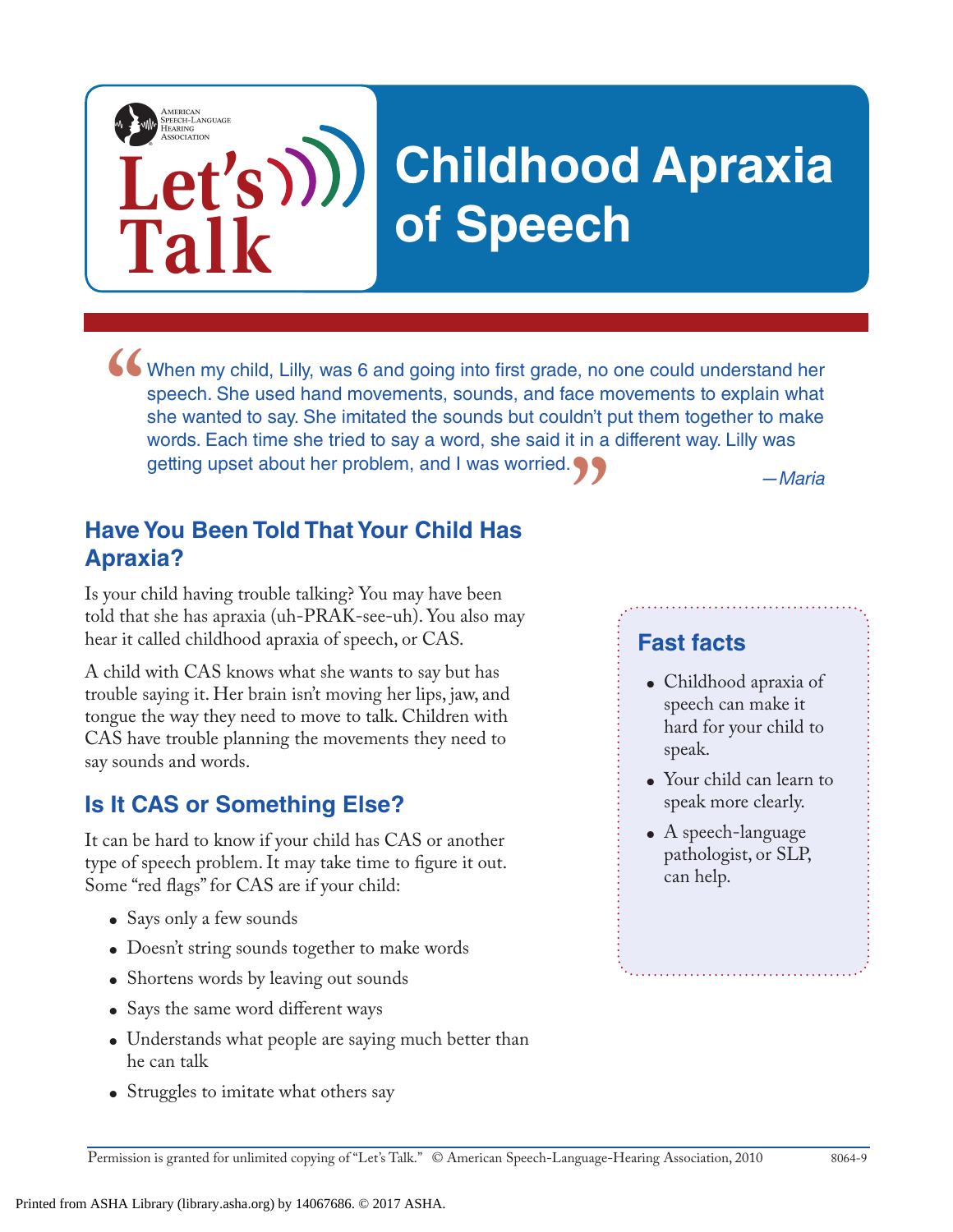

- Tries hard but cannot always make his mouth say the sound or word he wants
- Is hard for others to understand

Some children with CAS may also have weak muscles in their mouth and face. This is called dysarthria (dis-AR-three-uh). Children with CAS can also have language problems. It is important to find out what is causing your child's speech problems.

### **How Can a Speech-Language Pathologist Help?**

Speech-language pathologists, or SLPs, work with children who have CAS. SLPs work in schools, hospitals, and clinics, and can even come to your home. To see if your child has CAS, the SLP may:

- Check the ways your child's lips, jaw, and tongue move
- See if your child can imitate mouth movements
- Ask your child to repeat sounds and words as fast as possible
- Check to see how your child sucks, chews, and swallows
- Listen to how your child says sounds in longer words
- Check how well your child can be understood in conversation
- Give some other tests to understand more about your child's speech and language

The SLP may ask you questions about how your child gets along with others and whether she gets upset when she can't talk. You should have your child's hearing tested, as well. Hearing loss can cause speech and language problems.

# **What Will the SLP Do With My Child?**

Your child's SLP may help your child learn how to:

- Move his lips, jaw, and tongue to make speech sounds
- Say the sounds of the letters of the alphabet
- Put sounds together into words and words into sentences
- Use sign language, pictures, or a computer while he is working on speech

Permission is granted for unlimited copying of "Let's Talk." © American Speech-Language-Hearing Association, 2010 8064-9